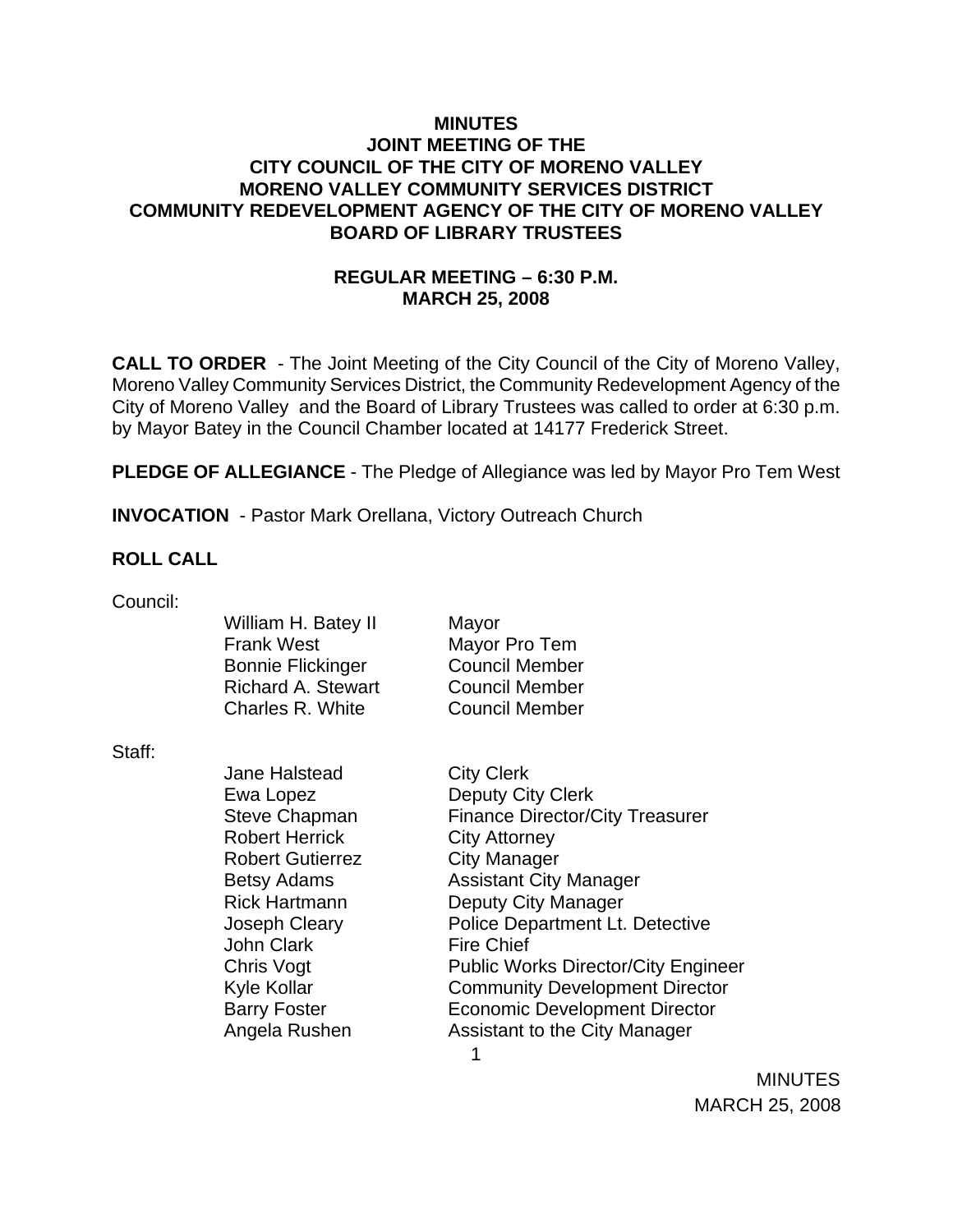Steve Elam Administrative Services Director Denese Wilson-Beilke Human Resources Director Cynthia Pirtle Director of Library Services Mike McCarty Parks & Community Services Director

## **JOINT CONSENT CALENDARS (SECTIONS A-D) OF THE CITY COUNCIL OF THE CITY OF MORENO VALLEY, MORENO VALLEY COMMUNITY SERVICES DISTRICT, COMMUNITY REDEVELOPMENT AGENCY OF THE CITY OF MORENO VALLEY AND THE BOARD OF LIBRARY TRUSTEES**

Mayor Batey opened the agenda items for the Consent Calendars for public comments; there being none, public comments were closed.

# **A. CONSENT CALENDAR** - **CITY COUNCIL**

- A1. ORDINANCES FIRST READING BY TITLE ONLY Waived reading of all Ordinance Introductions and read by title only.
- A2. MINUTES REGULAR MEETING OF MARCH 11, 2008 (Report of: City Clerk's Department)

**Recommendation:** Approve as submitted.

A3. 2008 LEGISLATIVE UPDATE (Report of: Assistant City Manager)

**Recommendation:** Receive and file the informational report.

A4. FOURTH AMENDMENT TO AGREEMENT FOR PROFESSIONAL CONSULTANT SERVICES WITH NORRIS-REPKE, INC. - CIVIL ENGINEERING PROJECT MANAGEMENT SERVICES (Report of: Public Works Department)

#### **Recommendation:**

- 1. Approve the "Fourth Amendment to Agreement for Professional Consultant Services" with Norris-Repke, Inc. (Norris-Repke), 400 N. Tustin Avenue, Suite 230, Santa Ana, CA 92705, to provide Professional Consultant Services;
- 2. Authorize the City Manager to execute the "Fourth Amendment to Agreement for Professional Consultant Services" with Norris-Repke; and
- 3. Authorize a Purchase Order to Norris-Repke in the amount of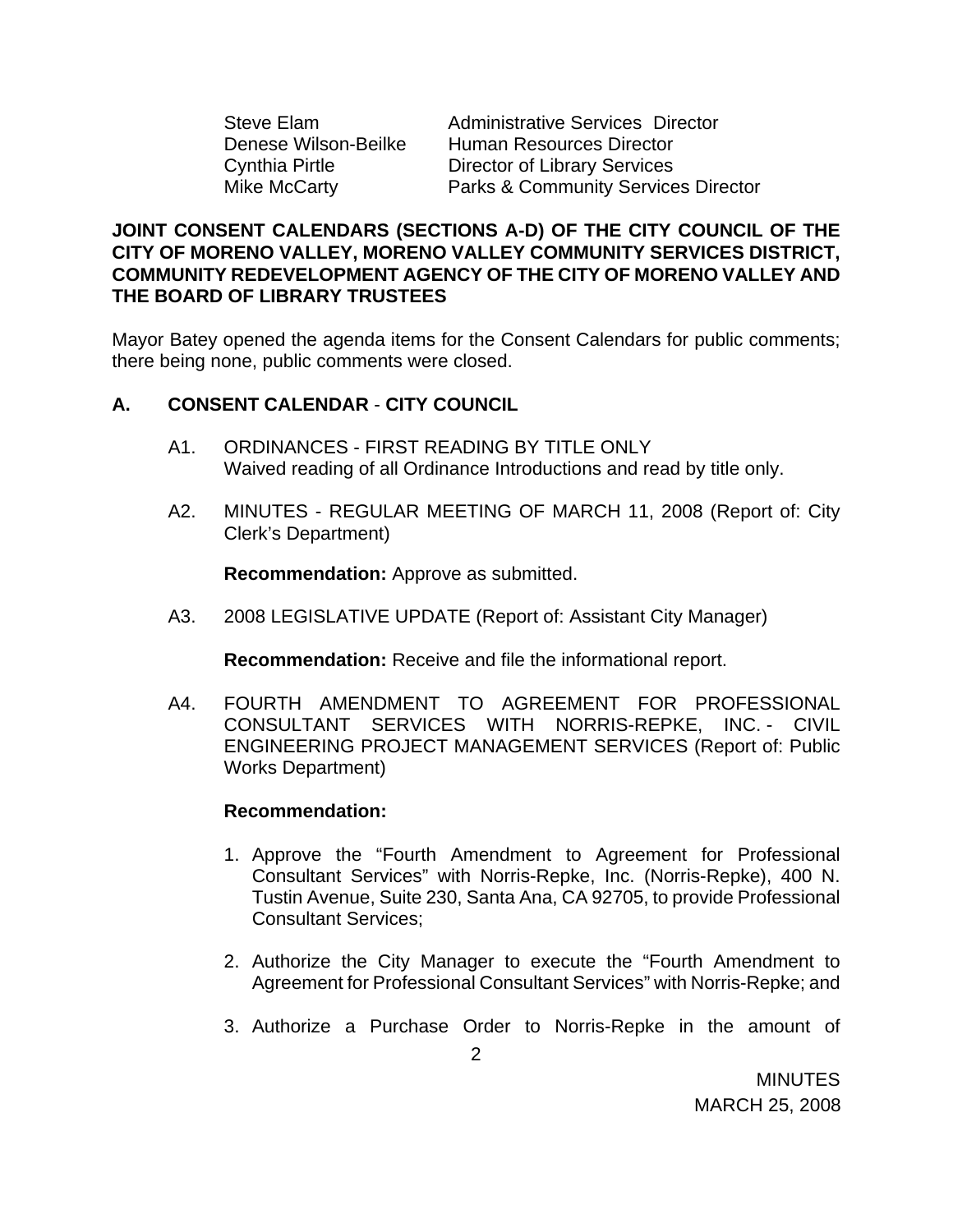\$250,000.00 when the "Fourth Amendment to Agreement for Professional Consultant Services" has been signed by all parties.

A5. NOTICE OF COMPLETION AND ACCEPTANCE OF IRONWOOD AVENUE STREET IMPROVEMENTS PIGEON PASS ROAD TO GRAHAM STREET - PROJECT NO. 05-12567423 (Report of: Public Works Department)

### **Recommendation:**

- 1. Ratify Contract Change Order No. 1 (Final) for Ironwood Avenue Street Improvements Pigeon Pass Road to Graham Street (Project No. 05- 12567423);
- 2. Accept the work as complete for Ironwood Avenue Street Improvements Pigeon Pass Road to Graham Street, constructed by Sully-Miller Contracting Company, 1100 E. Orangethorpe Avenue, Anaheim, CA 92801;
- 3. Direct the City Clerk to record the Notice of Completion within ten (10) calendar days at the office of the County Recorder of Riverside County, as required by Section 3093 of the California Civil Code;
- 4. Authorize the Director of Finance to release the retention to Sully-Miller Contracting Company thirty-five (35) calendar days after the date of recordation of the Notice of Completion, if no claims are filed against the project; and
- 5. Accept the improvements into the City's maintained road system.
- A6. NOTICE OF COMPLETION AND ACCEPTANCE OF THE TRAFFIC SIGNAL IMPROVEMENTS AT DAY STREET AND DRACAEA AVENUE - PROJECT NO. 06-41779025 (Report of: Public Works Department)

#### **Recommendation:**

- 1. Ratify Contract Change Order No. 1 (Final) for the Traffic Signal Improvements at Day Street and Dracaea Avenue;
- 2. Accept the work as complete for the Traffic Signal Improvements at Day Street and Dracaea Avenue, constructed by New West Signal, 14055 Foothill Blvd, Fontana, CA 92335;
- 3. Direct the City Clerk to record the Notice of Completion within ten (10)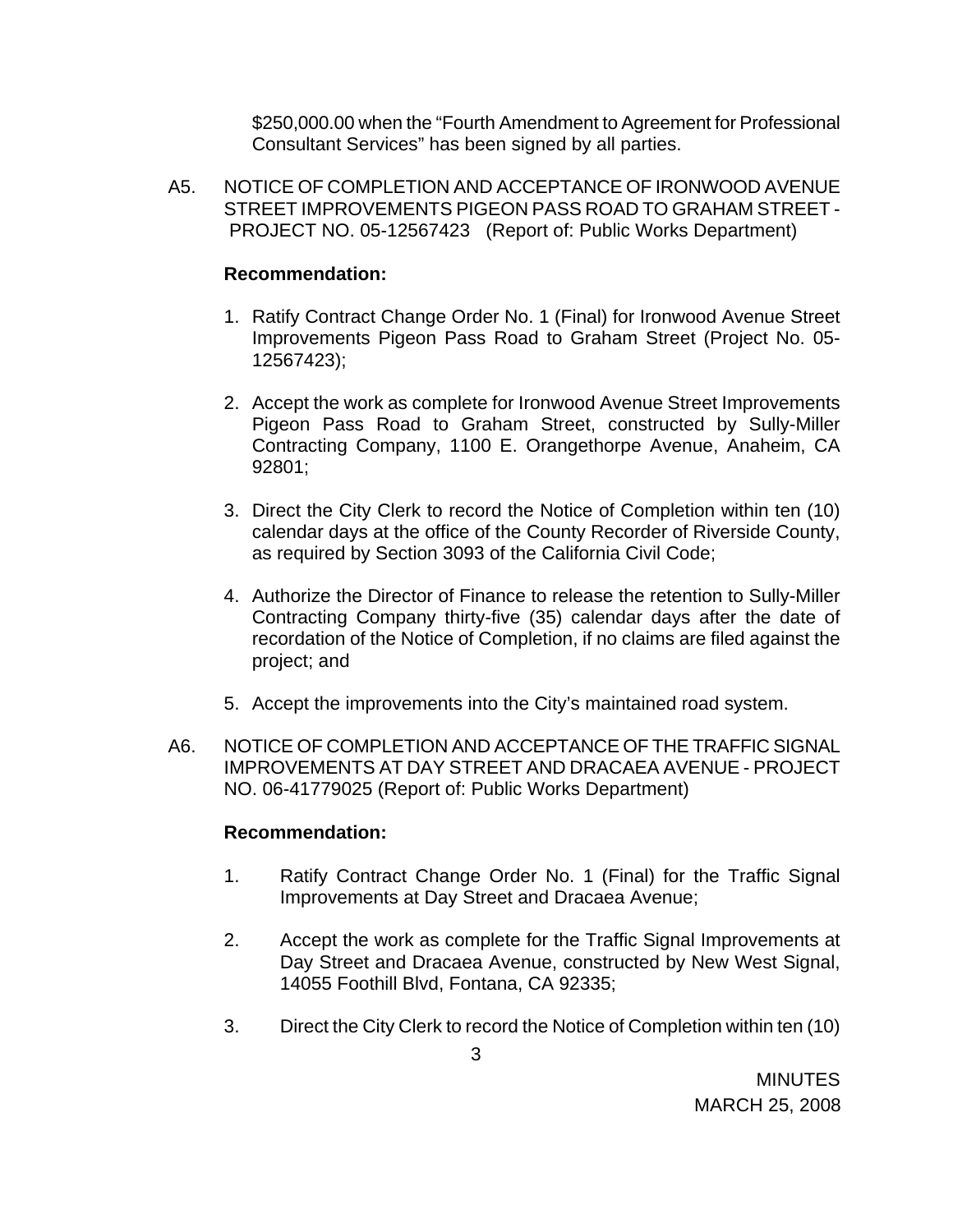calendar days at the office of the County Recorder of Riverside County, as required by Section 3093 of the California Civil Code;

- 4. Authorize the Director of Finance to release the retention to New West Signal thirty-five (35) calendar days after the date of recordation of the Notice of Completion, if no claims are filed against the project; and
- 5. Accept the improvements into the City's maintained road system.
- A7. THIRD AMENDMENT TO AGREEMENT FOR PROFESSIONAL CONSULTANT SERVICES WITH SA ASSOCIATES (Report of: Public Works Department)

## **Recommendation:**

- 1. Approve the "Third Amendment to Agreement for Professional Consultant Services" with SA Associates, 1130 W. Huntington Drive, Unit 12, Arcadia, CA 91007, to provide Professional Consultant Services on various budgeted projects of the Capital Projects Division;
- 2. Authorize the City Manager to execute said "Third Amendment to Agreement for Professional Consultant Services" with SA Associates; and
- 3. Authorize an increase in the Purchase Order to SA Associates in the amount of \$250,000.00, when the "Third Amendment to Agreement for Professional Consultant Services" has been signed by all parties.
- A8. AUTHORIZATION TO AWARD THE CONSTRUCTION CONTRACT FOR HEACOCK STREET FROM GENTIAN AVENUE TO POPPYSTONE DRIVE AND FREDERICK STREET - PIGEON PASS ROAD FROM SUNNYMEAD BOULEVARD TO HEMLOCK AVENUE REHABILITATION - PROJECT NO. 06-12567425(Report of: Public Works Department)

## **Recommendation:**

- 1. Award the construction contract for Heacock Street from Gentian Avenue to Poppystone Drive and Frederick Street – Pigeon Pass Road from Sunnymead Boulevard to Hemlock Avenue Rehabilitation to All American Asphalt, P.O. Box 2229, Corona, CA 92878, the lowest responsible bidder;
- 2. Authorize the City Manager to execute a contract with All American Asphalt;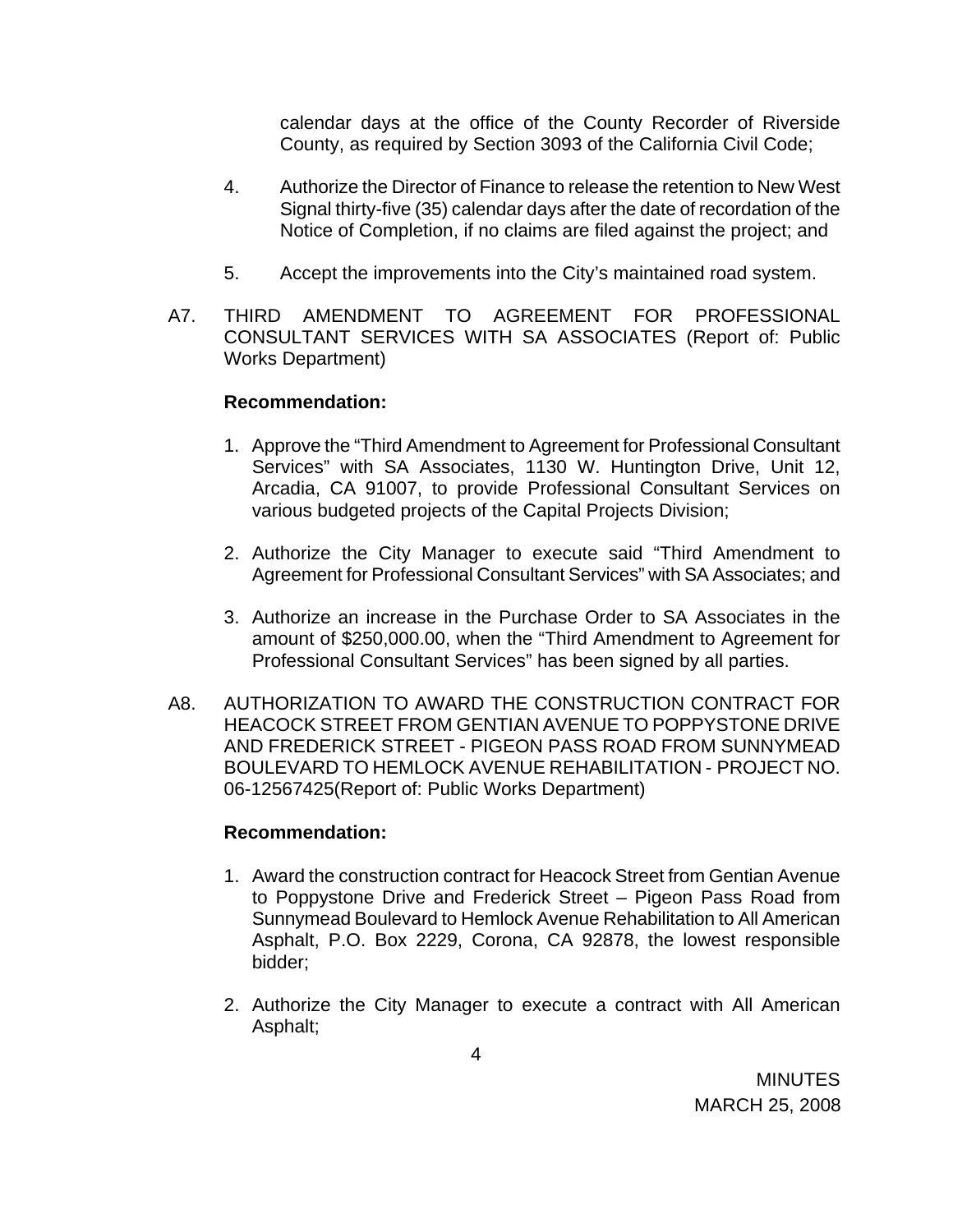- 3. Authorize the issuance of a Purchase Order for All American Asphalt, in the amount of \$1,546,750.00 (the bid amount plus 15% contingency) when the contract has been signed by all parties;
- 4. Authorize the City Engineer to execute any subsequent change orders to the contract with All American Asphalt, up to, but not exceeding, the Purchase Order contingency amount of \$201,750, subject to the approval of the City Attorney; and
- 5. Authorize the closure of Sunnymead Boulevard at Frederick Street and the east-bound off-ramp to Sunnymead Boulevard from Friday night to Monday morning for expedited pavement reconstruction for no more than two consecutive weekends.
- A9. PARCEL MAP 32174 REDUCE FAITHFUL PERFORMANCE BOND AND ADOPT THE RESOLUTION AUTHORIZING ACCEPTANCE OF THE PUBLIC IMPROVEMENTS AS COMPLETE AND ACCEPTING THE PORTION OF HEACOCK STREET ASSOCIATED WITH THE PROJECT INTO THE CITY'S MAINTAINED STREET SYSTEM , DEVELOPER – HEACOCK COTTONWOOD III LIMITED PARTNERSHIP, PALM DESERT, CA 92261 (Report of: Public Works Department)

#### **Recommendation:**

1. Adopt Resolution No. 2008-28 authorizing the acceptance of the public improvements for Parcel Map 32174 as complete and accepting the portion of Heacock Street associated with the project into the City's maintained street system; and

## Resolution No. 2008-28

A Resolution of the City Council of the City of Moreno Valley, California, Authorizing the Acceptance of the Public Improvements as Complete within Parcel Map 32174, and Accepting the Portion of Heacock Street Associated with the Project into the City's Maintained Street System

2. Authorize the City Engineer to execute the 90% reduction to the Faithful Performance Bond, exonerate the Material and Labor Bond in 90 days if there are no stop notices or liens on file with the City Clerk, and exonerate the final 10% of the Faithful Performance Bond in one year when all clearances are received.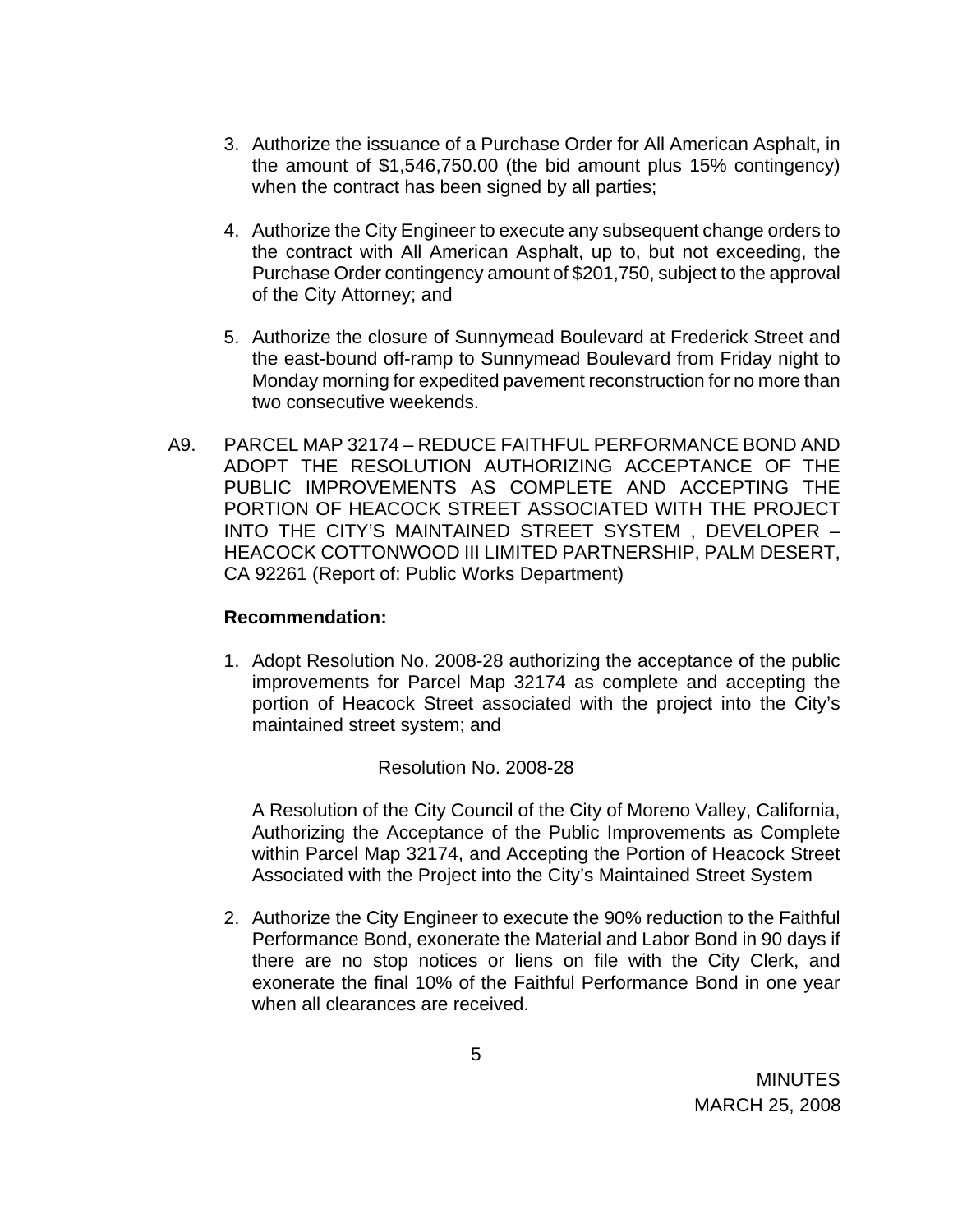A10. RESOLUTION NO. 2008-29, APPROVE AND AUTHORIZE EXECUTION OF PROGRAM SUPPLEMENT AGREEMENT NO. N023 FOR FEDERAL-AID PROJECT NO. STPL-5441 (043), HEACOCK STREET FROM GENTIAN AVENUE TO POPPYSTONE DRIVE AND FREDERICK STREET-PIGEON PASS ROAD FROM SUNNYMEAD BOULEVARD TO HEMLOCK AVENUE REHABILITATION - PROJECT NO. 06-12567425 (Report of: Public Works Department)

### **Recommendation:**

1. Adopt the proposed Resolution and approve and authorize execution of Program Supplement Agreement No. N023 for Federal-Aid Project No. STPL-5441 (043), Heacock Street from Gentian Avenue to Poppystone Drive and Frederick Street – Pigeon Pass Road from Sunnymead Boulevard to Hemlock Avenue Rehabilitation; and

#### Resolution No. 2008-29

A Resolution of the City Council of the City of Moreno Valley, California, Approving and Authorizing Execution of Program Supplement Agreement No. N023, Between the State of California, Acting by and through the Department of Transportation, and the City of Moreno Valley, for Federal-Aid Project No. STPL-5441 (043)

- 2. Authorize the Public Works Director/City Engineer to execute Program Supplement Agreement No. N023 for Federal-Aid Project No. STPL-5441 (043), Heacock Street from Gentian Avenue to Poppystone Drive and Frederick Street - Pigeon Pass from Sunnymead Boulevard to Hemlock Avenue Rehabilitation.
- A11. TRACT 29920-1 PARTIALLY REDUCE FAITHFUL PERFORMANCE SECURITY AND ACCEPT THE PARTIAL PUBLIC IMPROVEMENTS AS COMPLETE, DEVELOPER – CHT INVESTMENT, LLC, C/O MV HOMES, LLC, NEWPORT BEACH, CA 92660 (Report of: Public Works Department)

#### **Recommendation:**

- 1. Accept the partial Public Improvements, as complete, but not into the City's maintained street system; and
- 2. Authorize the Public Works Director/City Engineer to execute the partial reduction to the amount of the Faithful Performance security.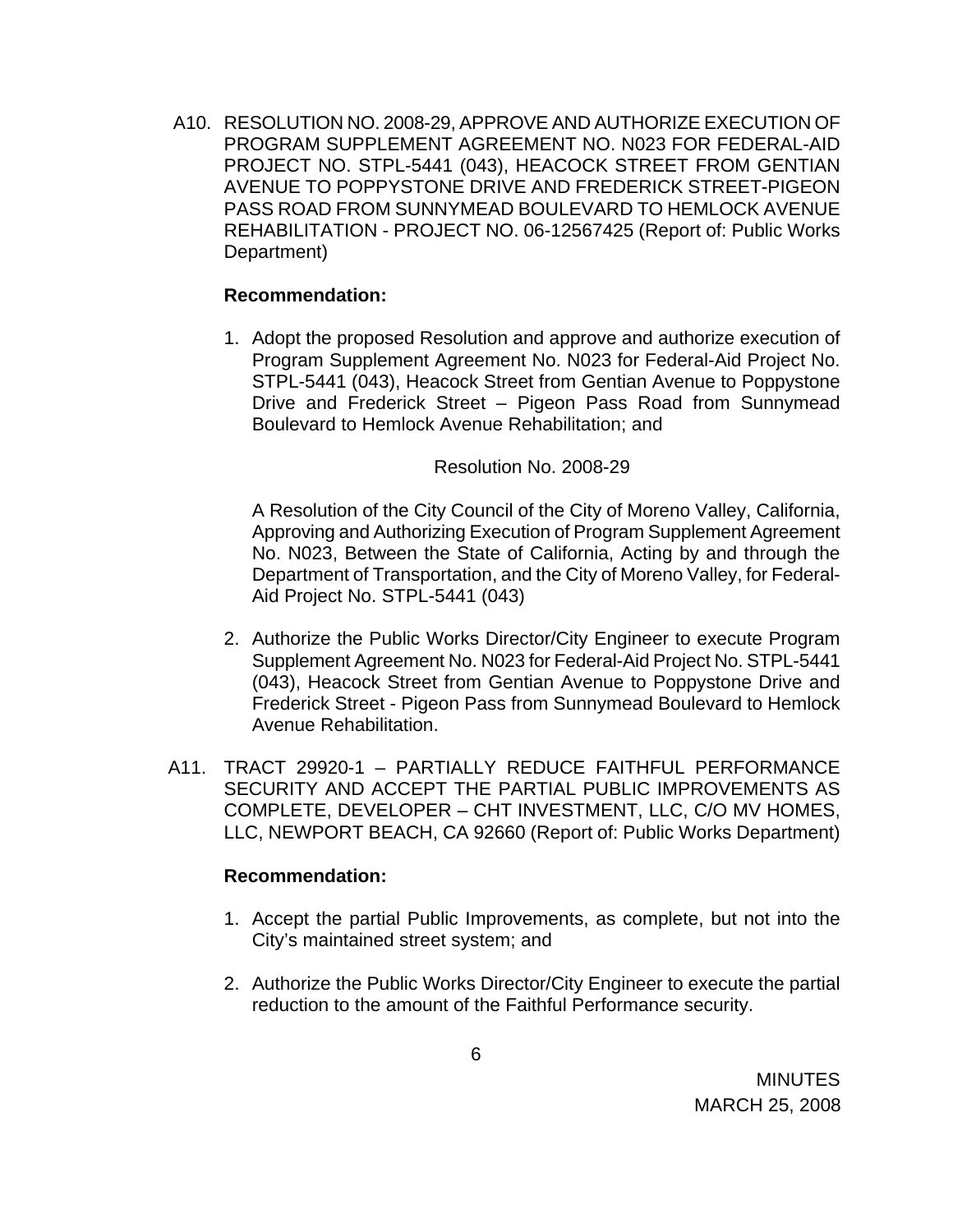A12. TRACT MAP 32210 – REDUCE FAITHFUL PERFORMANCE BOND AND ADOPT THE RESOLUTION AUTHORIZING ACCEPTANCE OF THE PUBLIC IMPROVEMENTS AS COMPLETE AND ACCEPTING SHUNING COURT AND THE PORTIONS OF TARANO LANE, TAURUS LANE, AND ANGELLA WAY ASSOCIATED WITH THE PROJECT INTO THE CITY'S MAINTAINED STREET SYSTEM, DEVELOPER – H&L HOMES CORPORATION, LA VERNE, CA 91750 (Report of: Public Works Department)

#### **Recommendation:**

1. Adopt Resolution No. 2008-30 authorizing the acceptance of the public improvements for Tract Map 32210 as complete and accepting Shuning Court and the portions of Tarano Lane, Taurus Lane, and Angella Way associated with the project into the City's maintained street system; and

#### Resolution No. 2008-30

A Resolution of the City Council of the City of Moreno Valley, California, Authorizing the Acceptance of the Public Improvements as Complete within Tract Map 32210, and Accepting the Portions of Tarano Lane, Taurus Lane, and Angella Way Associated with the Project into the City's Maintained Street System

- 2. Authorize the City Engineer to execute the 90% reduction to the Faithful Performance Bond, exonerate the Material and Labor Bond in 90 days if there are no stop notices or liens on file with the City Clerk, and exonerate the final 10% of the Faithful Performance Bond in one year when all clearances are received.
- A13. TRACT MAP 31591 TRAFFIC SIGNAL REDUCE FAITHFUL PERFORMANCE BOND AND ADOPT THE RESOLUTION AUTHORIZING ACCEPTANCE OF THE PUBLIC IMPROVEMENTS AS COMPLETE AND ACCEPTING THE TRAFFIC SIGNAL AT MORRISON STREET AND EUCALYPTUS AVENUE INTO THE CITY'S MAINTAINED STREET SYSTEM, DEVELOPER – MVGH 2004, LLC, IRVINE, CA 92614 (Report of: Public Works Department)

## **Recommendation:**

1. Adopt Resolution No. 2008-31 authorizing the acceptance of the public improvements for Tract Map 31591 Traffic Signal as complete and accepting the Traffic Signal at Morrison Street and Eucalyptus Avenue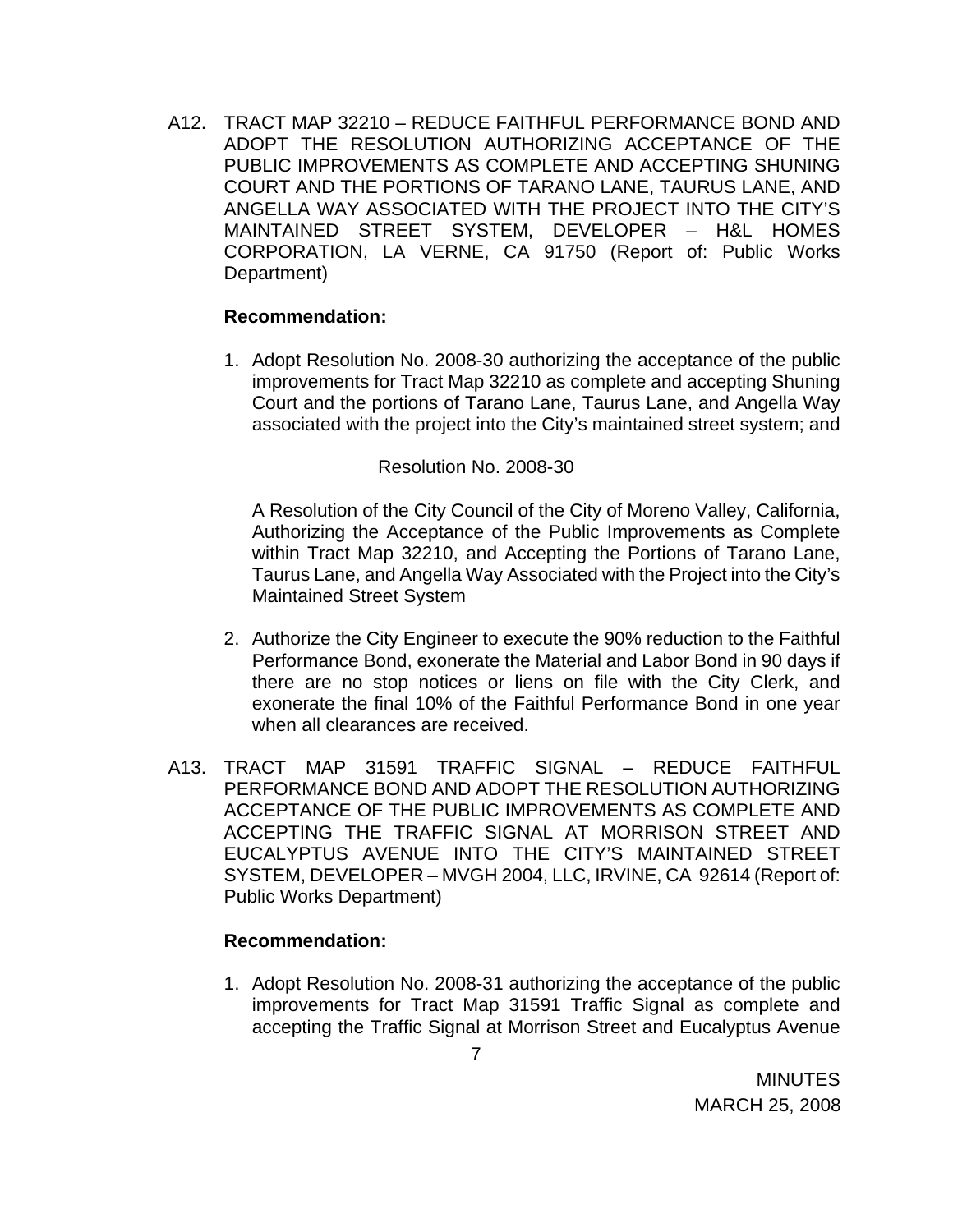into the City's maintained street system; and

Resolution No. 2008-31

A Resolution of the City Council of the City of Moreno Valley, California, Authorizing the Acceptance of the Public Improvements as Complete within Tract Map 31591 Traffic Signal, and Accepting the Portions of Morrison Street and Eucalyptus Associated with the Project into the City's Maintained Street System

- 2. Authorize the City Engineer to execute the 90% reduction to the Faithful Performance Bond, exonerate the Material and Labor Bond in 90 days if there are no stop notices or liens on file with the City Clerk, and exonerate the final 10% of the Faithful Performance Bond in one year when all clearances are received.
- A14. THIRD AMENDMENT TO THE ACQUISITION/FINANCING AGREEMENT FOR COMMUNITY FACILITIES DISTRICT NO. 4 – INFRASTRUCTURE (Report of: Public Works Department)

 **Recommendation:** Approve and adopt Resolution No. 2008-32; a Resolution of the City Council of the City of Moreno Valley, California, approving the form of the Third Amendment to the Acquisition/Financing Agreement for Community Facilities District No. 4 – Infrastructure (CFD No. 4-I).

## Resolution No. 2008-32

 A Resolution of the City Council of the City of Moreno Valley, California, Approving the Form of the Third Amendment to the Acquisition/Financing Agreement for Community Facilities District No. 4 - Infrastructure

A15. AMENDED AND RESTATED AFFORDABLE HOUSING AGREEMENT BETWEEN ONE MORENO VALLEY 240, LP AND THE COMMUNITY REDEVELOPMENT AGENCY OF THE CITY OF MORENO VALLEY FOR THE OAKWOOD APARTMENTS (Report of: Economic Development Department) **(Also listed as Item C3)** 

## **Recommendation:**

1. Adopt Resolution No. 2008-33 approving the Amended and Restated Affordable Housing Agreement between One Moreno Valley 240, LP and the Community Redevelopment Agency of the City of Moreno Valley for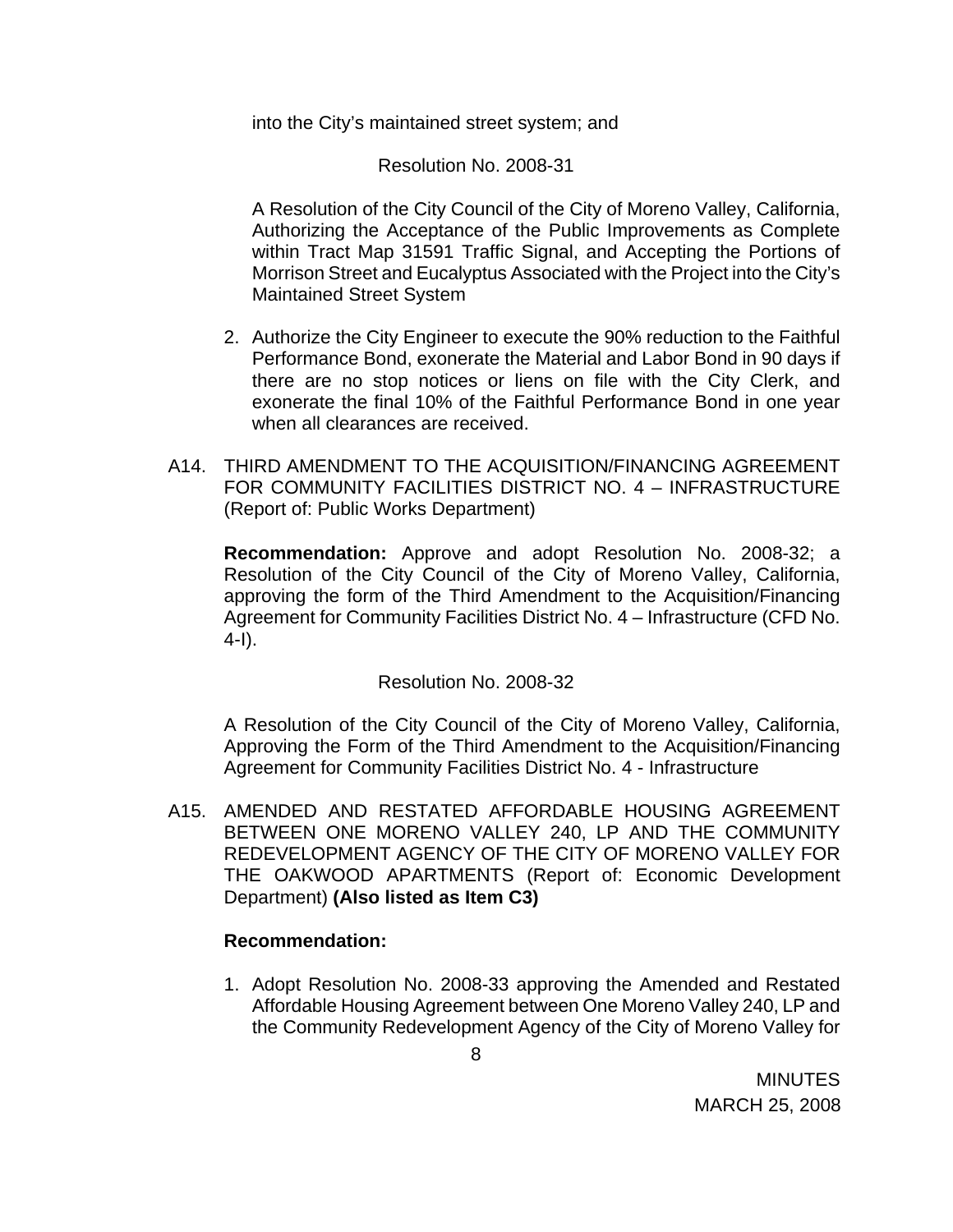the Oakwood Apartments.

Resolution No. 2008-33

A Resolution of the City Council of the City of Moreno Valley Consenting to the Approval by the Community Redevelopment Agency of the City of Moreno Valley of an Amended and Restated Affordable Housing Agreement by and between the Agency and One Moreno Valley 240, L.P., A California Limited Partnership

A16. APPROVAL OF THE 2008/2009 FISCAL YEAR STORM WATER PROTECTION PROGRAM BUDGET FOR COUNTY SERVICE AREA (CSA) 152 (Report of: Public Works Department)

#### **Recommendation:**

- 1. Approve the County Service Area (CSA) 152 Budget for FY 2008/2009 in the amount of \$540,494; and
- 2. Authorize the levy of CSA 152 Assessment at \$8.15 per Benefit Assessment Unit (BAU) for FY 2008/2009.
- A17. CITY COUNCIL REPORTS ON REGIONAL AND REIMBURSABLE ACTIVITIES (Report of: City Clerk's Department)

**Recommendation:** Receive and file the Reports on Reimbursable Activities for the period of March 5-18, 2008.

A18. CITY CO-SPONSORSHIP OF VICTIMS' RIGHTS MARCH (Report of: Assistant City Manager)

 **Recommendation:** Approve the City's Co-Sponsorship of National Crime Victims' Week as Observed and Coordinated by the Riverside County District Attorney's Office.

#### **B. CONSENT CALENDAR** - **COMMUNITY SERVICES DISTRICT**

- B1. ORDINANCES FIRST READING BY TITLE ONLY Waived reading of all Ordinance Introductions and read by title only.
- B2. MINUTES REGULAR MEETING OF MARCH 11, 2008 (Report of: City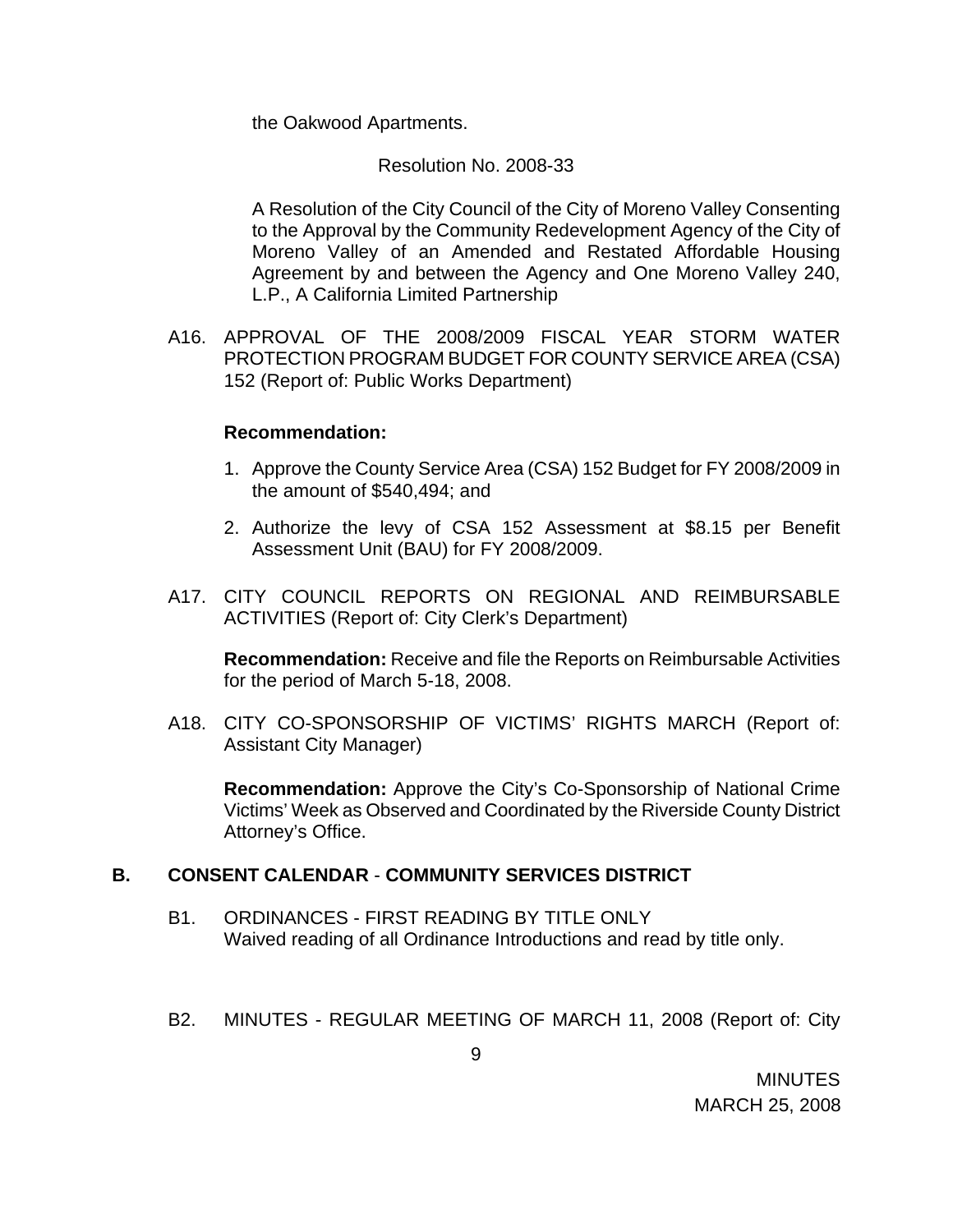Clerk's Department)

**Recommendation:** Approve as submitted.

B3. RECOMMENDATION TO ENTER INTO AN AGREEMENT WITH MAD SCIENCE GROUP AND NASA LANGLEY CENTER (Report of: Parks and Community Services)

**Recommendation:** Authorize the City Manager to finalize the terms of and execute an agreement with Mad Science and Langley Center to provide the physical science element covering the next two years for the S.T.A.R.S. (formerly ASES, After School Education and Safety Program) and direct the Finance Director to issue a purchase order in the amount of \$473,072, subject to the approval of the City Attorney as to the form of the Agreement.

## **C. CONSENT CALENDAR** - **COMMUNITY REDEVELOPMENT AGENCY**

- C1. ORDINANCES FIRST READING BY TITLE ONLY Waived reading of all Ordinance Introductions and read by title only.
- C2. MINUTES REGULAR MEETING OF MARCH 11, 2008 (Report of: City Clerk's Department)*)*

**Recommendation:** Approve as submitted.

C3. AMENDED AND RESTATED AFFORDABLE HOUSING AGREEMENT BETWEEN ONE MORENO VALLEY 240, LP AND THE COMMUNITY REDEVELOPMENT AGENCY OF THE CITY OF MORENO VALLEY FOR THE OAKWOOD APARTMENTS (Report of: Economic Development Department) **(Also listed as Item A15)** 

## **Recommendation:**

1. Adopt Resolution No. RDA 2008-05 approving the Amended and Restated Affordable Housing Agreement between One Moreno Valley 240, LP and the Community Redevelopment Agency of the City of Moreno Valley for the Oakwood Apartments.

Resolution No. RDA 2008-05

A Resolution of the Community Redevelopment Agency of the City of Moreno Valley Approving an Amended and Restated Affordable Housing Agreement by and between the Agency and One Moreno Valley 240,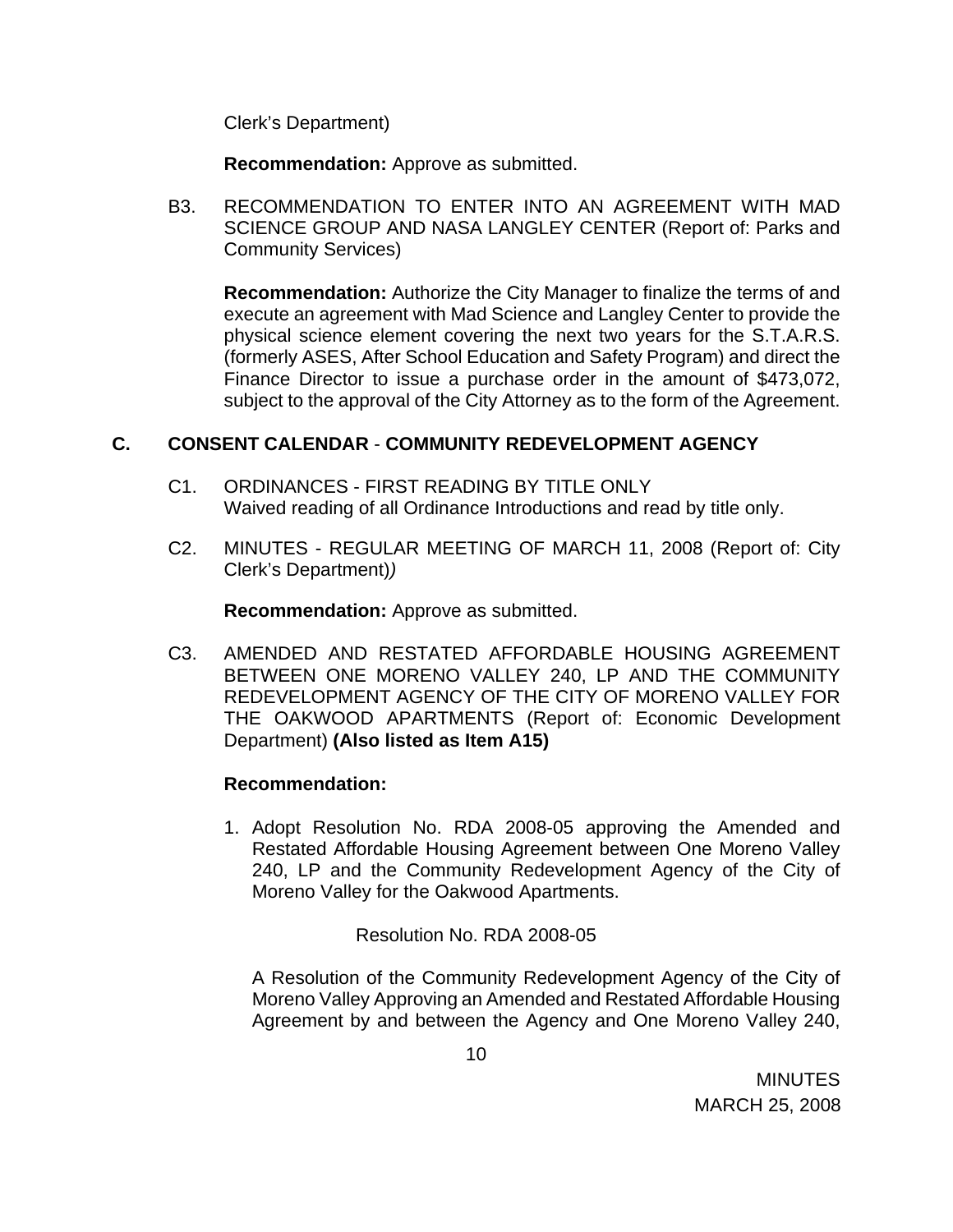### L.P., a California Limited Partnership

### **D. CONSENT CALENDAR** - **BOARD OF LIBRARY TRUSTEES**

- D1. ORDINANCES FIRST READING BY TITLE ONLY Waived reading of all Ordinance Introductions and read by title only.
- D2. MINUTES REGULAR MEETING OF MARCH 11, 2008 (Report of: City Clerk's Department)

**Recommendation:** Approve as submitted.

### **Joint Consent Calendar Items A1-D2 approved by a 5-0 vote. m/West, s/Stewart.**

#### **E. PUBLIC HEARINGS**

E1. COMMUNITY DEVELOPMENT BLOCK GRANT (CDBG) AND HOME FY 2008/09 PROPOSED PROJECTS (Report of: Economic Development Department)

#### **Recommendation:**

- 1. Conduct a Public Hearing for the Community Development Block Grant (CDBG) and HOME Programs to allow the public an opportunity to comment on the proposed projects and programs, and
- 2. Review and select programs and projects for funding as part of the City's Annual Action Plan for FY 2008/09.

Mayor Batey opened the public testimony portion of the public hearing. Comments were received from Judy Nieburger (representing CAP, and Friends of Senior Center - MoVan), Leonard Jarman (representing Path of Life Ministries), Lisa Jarman (representing Fair Housing Council of Riverside County, Inc.), and Linda Wright (representing Wright Community Business Development Corporation)

## **Approved by a 5-0 vote. m/White, s/Stewart.**

## **F. ITEMS REMOVED FROM CONSENT CALENDARS FOR DISCUSSION OR SEPARATE ACTION - none**

**G. REPORTS**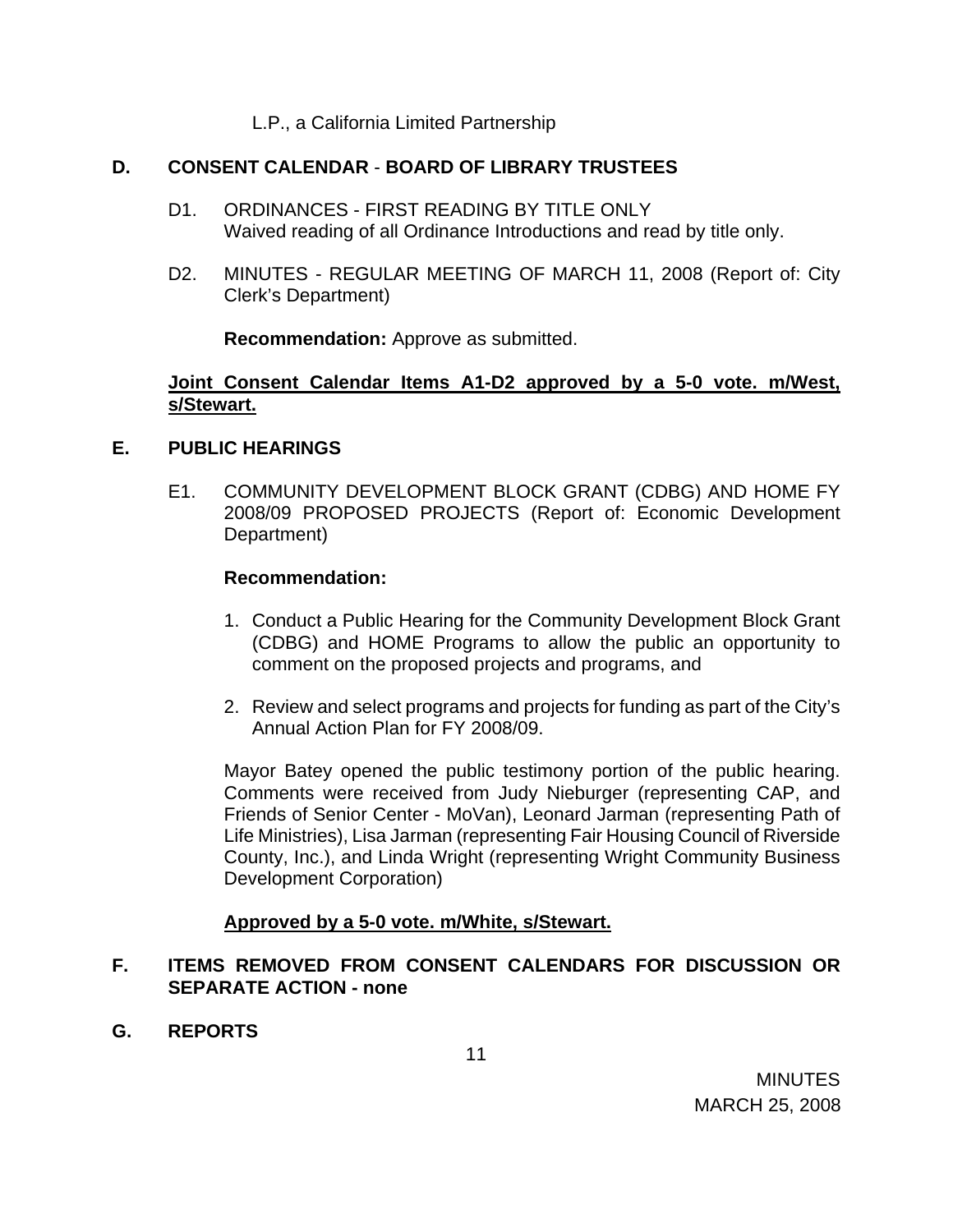G1. ORDINANCE NO. 768, AN ORDINANCE OF THE CITY COUNCIL OF THE CITY OF MORENO VALLEY, CALIFORNIA, ADDING CHAPTER 11.10 TO TITLE 11 OF THE CITY OF MORENO VALLEY MUNICIPAL CODE PROHIBITING THE ESTABLISHMENT AND OPERATION OF MEDICAL MARIJUANA DISPENSARIES (CONTINUED FROM 2/12/08) (Report of: City Attorney's Office)

**Recommendation:** That the City Council introduce Ordinance No. 768, a permanent ordinance banning the establishment of medical marijuana dispensaries in the City of Moreno Valley.

Ordinance No. 768

An Ordinance of the City Council of the City of Moreno Valley, California, Adding Chapter 11.10 to Title 11 of the City of Moreno Valley Municipal Code Prohibiting the Establishment and Operation of Medical Marijuana **Dispensaries** 

 Mayor Batey opened the agenda item for public comments; there being none, public comments were closed.

## **Approved by a 5-0 vote. m/White, s/Flickinger.**

G2. PROPOSED REVISIONS TO PUBLIC NUISANCE AND PENALTY PROVISIONS OF THE MUNICIPAL CODE (Report of: Community Development Department)

**Recommendation:** That the City Council introduce Ordinance No. 772 amending the penalty provisions of Title 1 of the Municipal Code and the public nuisance provisions of Title 6 of the Municipal Code.

Ordinance No. 772

An Ordinance of the City Council of the City of Moreno Valley, California, Amending Chapter 1.01 of the City of Moreno Valley Municipal Code, Relating to General Penalties and Amending Chapter 6.04 of the Moreno Valley Municipal Code, Relating to Public Nuisances

Mayor Batey opened the agenda item for public comments; there being none,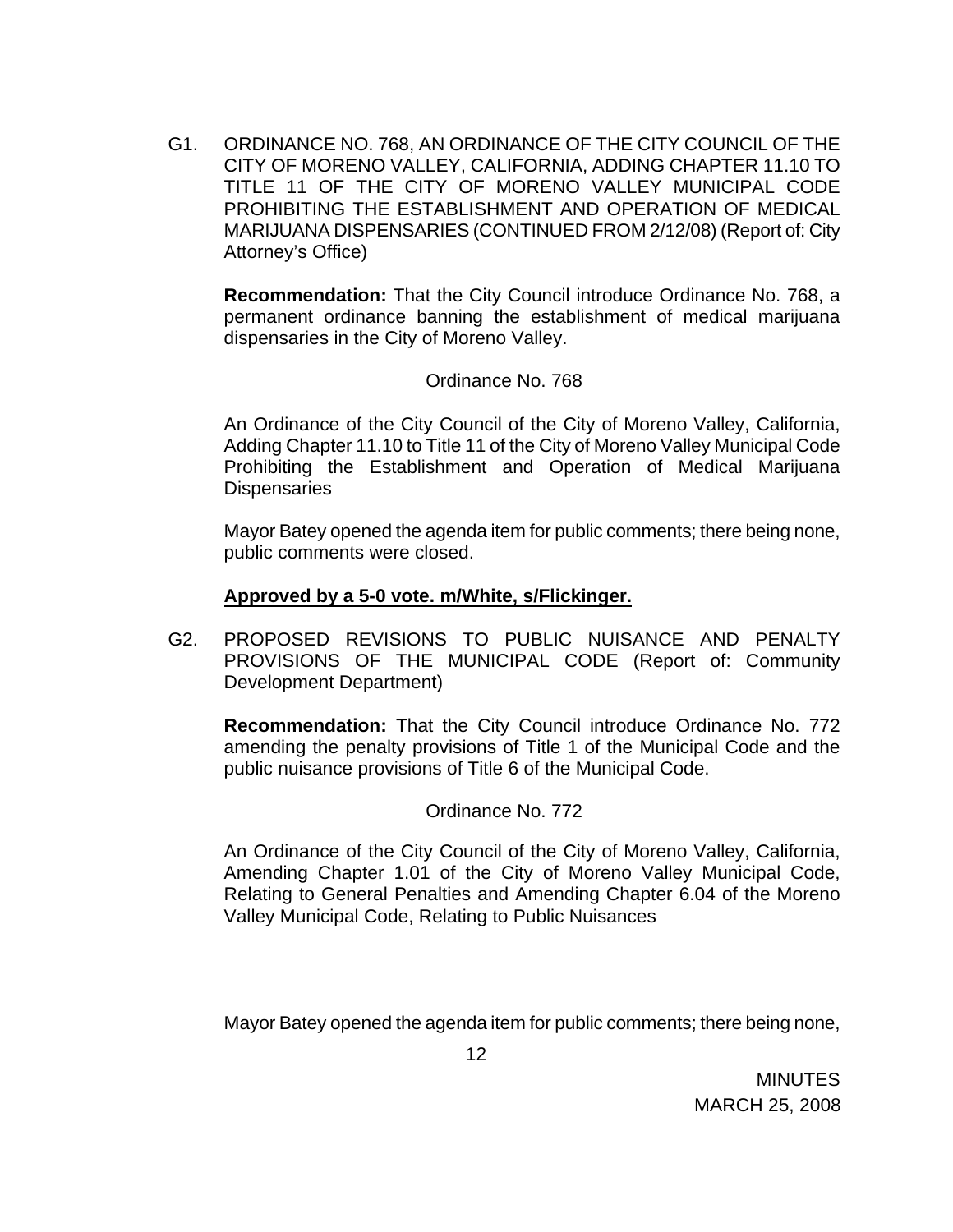public comments were closed.

**Approved by a 5-0 vote, as amended to include the following change: the term "vacated" or "vacant" would mean "not lawfully occupied by owner or with the consent of the owner or lease holder." m/White, s/West.**

## **RECESS; RECONVENE**

# **AGENDA ORDER**

G4. PALM DESERT DEVELOPMENT COMPANY, INC. RANCHO DORADO APARTMENTS FINANCIAL ASSISTANCE REQUEST AND RESOLUTIONS FOR FINANCING APPLICATIONS (CONTINUED FROM MARCH 11, 2008) (Report of: Economic Development Department)

Chairman Batey opened the agenda item for public comments; there being none, public comments were closed.

 **Recommendation:** Staff recommends that:

1. The Redevelopment Agency Board adopts Resolution RDA 2008-06, a resolution of the Community Redevelopment Agency of the City of Moreno Valley regarding assistance to the Rancho Dorado Apartments proposed by Palm Desert Development Company, Inc.; and

Resolution No. RDA 2008-06

A Resolution of the Community Redevelopment Agency of the City of Moreno Valley Supporting the Rancho Dorado Apartments Housing Development and Affirming its Intention to Provide Assistance to MV Rancho Dorado Limited Partnership, a Subsidiary of Palm Desert Development Company, Inc.

## **Approved by a 5-0 vote. m/Flickinger, s/West.**

2. The Redevelopment Agency Board adopts Resolution RDA 2008-07, a resolution of the Community Redevelopment Agency of the City of Moreno Valley regarding its intention to issue tax-exempt obligations in connection with the construction of the Rancho Dorado Apartments. Resolution No. RDA 2008-07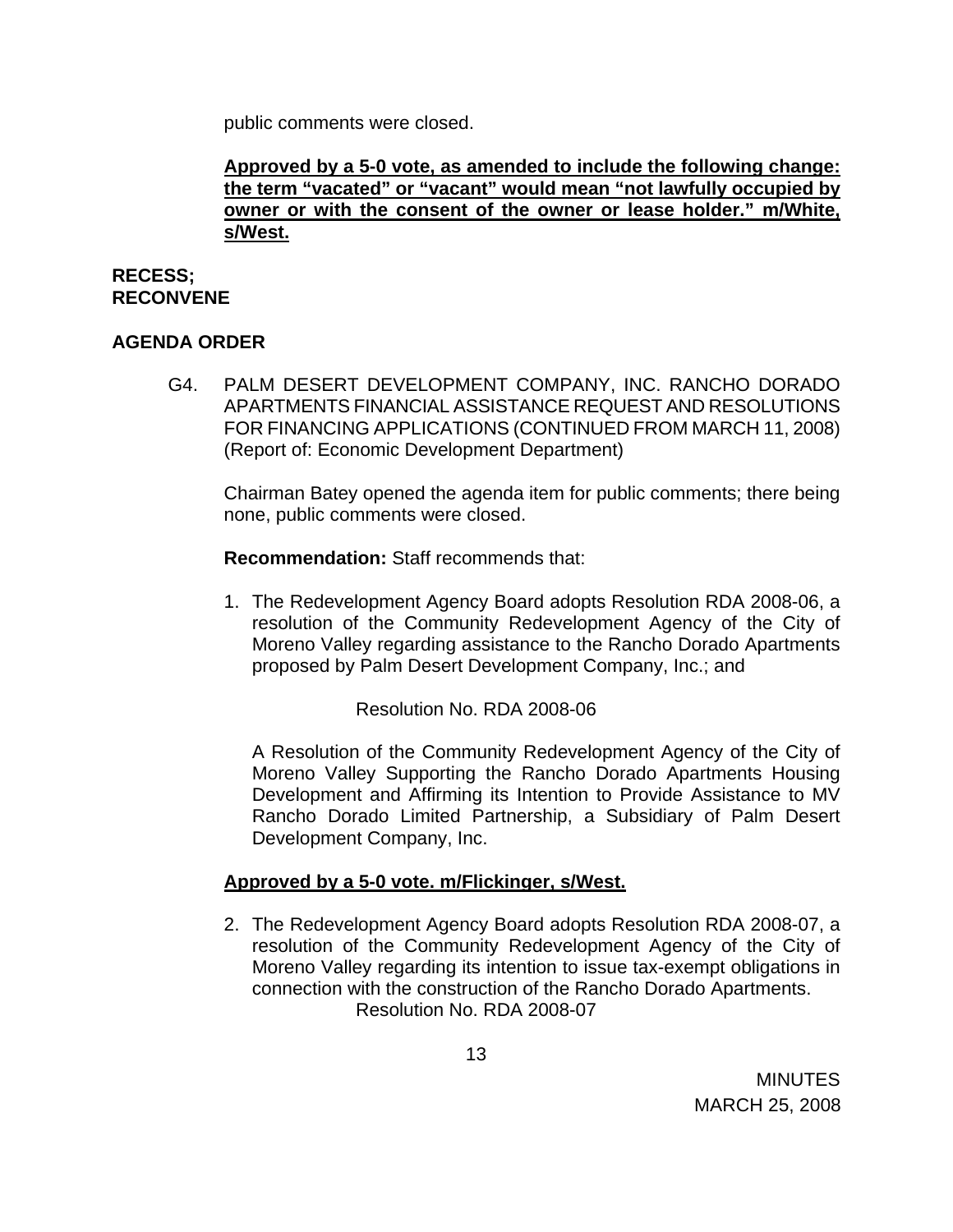A Resolution of the Community Redevelopment Agency of the City of Moreno Valley Regarding its Intention to Issue Tax-Exempt Obligations

## **Approved by a 5-0 vote. m/Flickinger, s/West.**

## **AGENDA ORDER**

Council Member White recused himself from this item due to his past nonpresence.

G3. RESCISSION OF RESOLUTION NO. 2006-130, A RESOLUTION OF FINDINGS OF THE CITY COUNCIL OF THE CITY OF MORENO VALLEY, CALIFORNIA, REGARDING QUASI-JUDICIAL HEARING REGARDING AN APPEAL OF CITY MANAGER'S DECISION TO APPROVE A PASS-THROUGH PAYMENT TO RESIDENTS OF COUNTRY SQUIRE MOBILE ESTATES; AND, ADOPTION OF RESOLUTION CONTAINING THE CITY COUNCIL'S FINDINGS OF FACT, ANALYSIS, CONCLUSIONS, AND STATEMENT OF DECISION CONCERNING THE REQUESTED PASS-THROUGH COSTS OF THE CAPITAL REPLACEMENT TO THE RESIDENTS OF COUNTRY SQUIRE MOBILE ESTATES (CONTINUED FROM FEBRUARY 26, 2008) (Report of: City Attorney's Office)

 Mayor Batey opened the agenda item for public comments, which were received from residents of Country Squire Mobile Estates: James E. Zmudka, Jim Moore, Margarita Stice, Martha Evelyn Spencer, Mary Bunning, Forest Smyth, Joseph Aiello; and attorney representing applicant Community Asset Management (Park Owner) Mark Alpert.

#### **RECESS; RECONVENE**

## **Recommendation:**

1. That the City Council rescind Resolution No. 2006-130, a Resolution of Findings of the City Council of the City of Moreno Valley, California, regarding quasi-judicial hearing regarding an appeal of City Manager's Decision to approve a pass-through payment to residents of Country Squire Mobile Estates; and

## **Approved by a 4-0-1 vote. m/Flickinger, s/Batey, White abstained.**

2. Staff recommends that the City Council, per the Order of the Riverside Superior Court, adopt Resolution No. 2008-21 containing the City Council's Findings of Fact, Analysis, Conclusions, and Statement of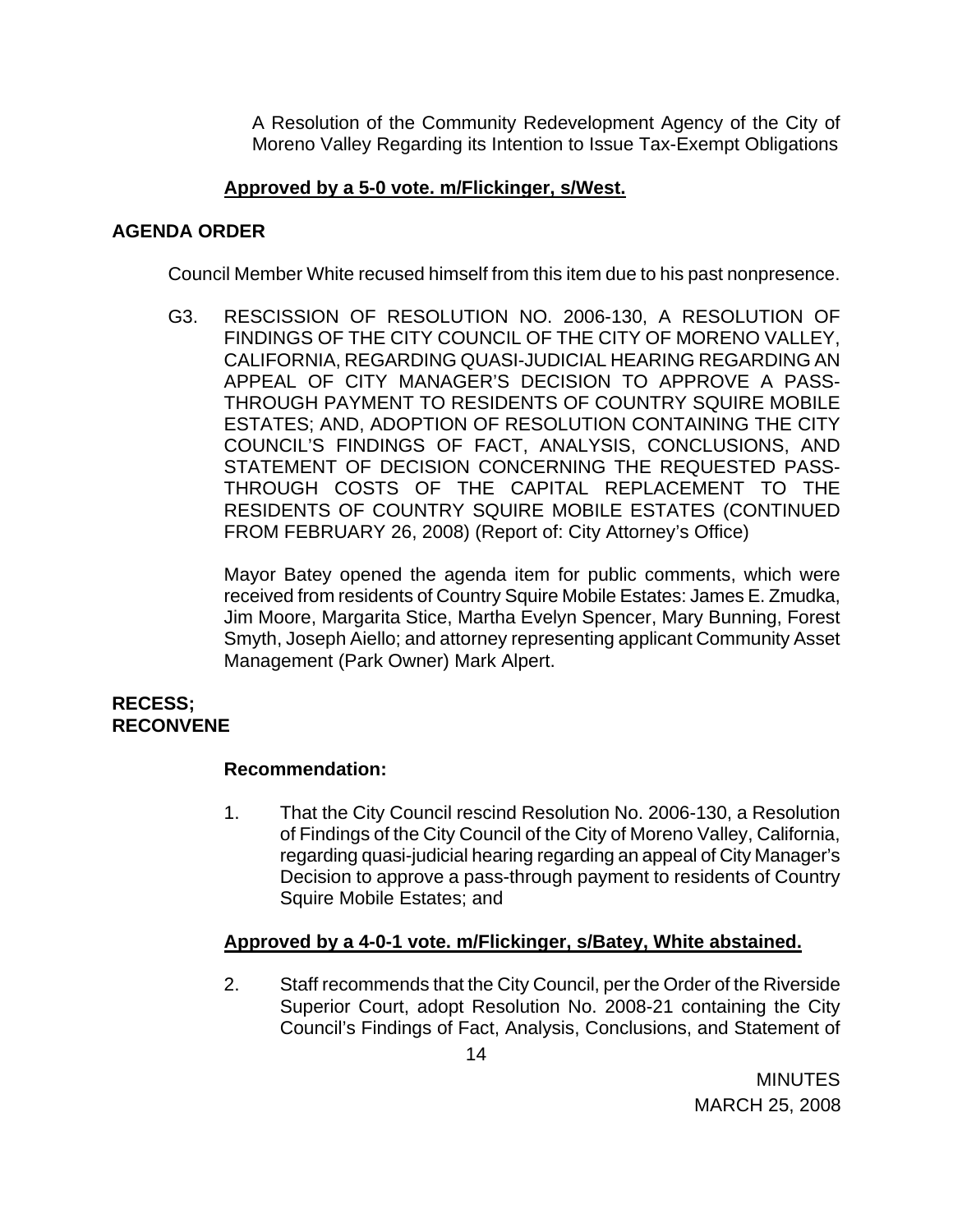Decision concerning the requested pass-through costs of the capital replacement to the residents of Country Squire Mobile Estates.

Resolution No. 2008-21

A Resolution of the City Council of the City of Moreno Valley, California, Containing the City Council's Findings of Fact, Analysis, Conclusions, and Statement of Decision Concerning the Requested Pass Through Costs of the Capital Replacement to the Residents of Country Squire Mobile Estates

**Approved by a 4-0-1 vote, as amended, with the following changes: 1) add #17 on page 4 "There were heavy rains in 2004. [A.R.4766]; 2) amend #5 on page 5 to read "Because more wastewater flowed into the septic system, the septic system overflowed during the period of 2001-2005;**

**3) add #21 on page 8 "There was no conclusive evidence that the heavy rains of 2004 caused the failure of the system;**

**4) add #5 on page 9 "No conclusive evidence was presented that the heavy rains of 2004 were a contributing factor of the need to connect to the public sewer system. The City Council hereby finds that the cumulative effects and impacts of the Facts, above, and Analysis, above, constituted negligence and was the primary cause of the failure and necessity to connect to the public sewer system";**

**5) add "This Resolution will be effective once the Writ is issued by the Court."**

**m/Flickinger, s/Batey, White abstained.**

# **AGENDA ORDER**

PUBLIC COMMENTS **ON ANY SUBJECT NOT ON THE AGENDA** UNDER THE JURISDICTION OF THE CITY COUNCIL ARE AS FOLLOWS:

## Dan Clark, representing Save Our Skyline, a local citizens group

1) Emphasized the importance of preserving open space in and around Moreno Valley. Thanked Council members and especially Mayor Pro Tem West for their contributions and support

# **AGENDA ORDER**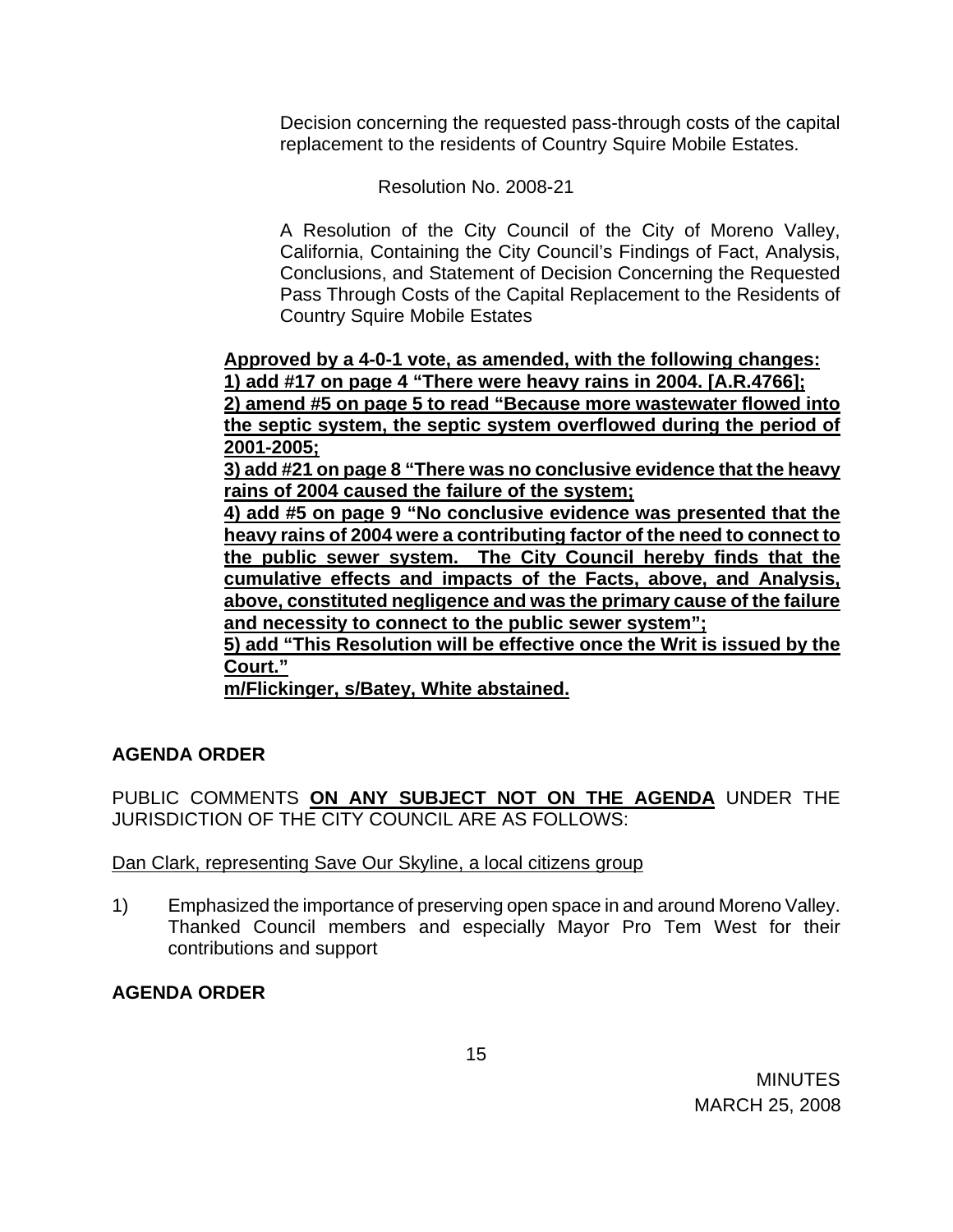G5. CITY MANAGER'S REPORT (Informational Oral Presentation – not for Council action)

City Manager announced the following:

- 1) City's Human Resources Director Denese Wilson Beilke is one of the Assemblyman Bill Emmerson's 63 Women of Distinction to be honored at a luncheon this Thursday, March 27 celebrating Women's History Month
- 2) The City's Comedy Night on March 15 raised approximately \$63,000 to benefit the new main library to be constructed at Civic Center. The major sponsors of this event will be recognized at a future Council meeting and all sponsors and contributors will be recognized in a "Thank you" ad in The Press-Enterprise

# **H. LEGISLATIVE ACTIONS**

ORDINANCES - 1ST READING AND INTRODUCTION – NONE

ORDINANCES - 2ND READING AND ADOPTION

H1. ORDINANCE NO. 770, AN ORDINANCE OF THE CITY COUNCIL OF THE CITY OF MORENO VALLEY, CALIFORNIA, APPROVING PA07-0119 (ZONE CHANGE) TO CHANGE THE LAND USE DISTRICT FOR APPROXIMATELY 6.62 ACRES CONSISTING OF ASSESSOR PARCEL NUMBER 486-070-007 FROM THE NEIGHBORHOOD COMMERCIAL (NC) LAND USE DISTRICT TO THE RESIDENTIAL 20 (R20) (RECEIVED FIRST READING AND INTRODUCTION ON MARCH 11, 2008 ON A 4-0-1 VOTE, WEST ABSENT) (Report of: Community Development Department) **Recommendation:** Adopt Ordinance No. 770.

Ordinance No. 770

An Ordinance of the City Council of the City of Moreno Valley, California, Approving PA07-0119 (Zone Change) to Change the Land Use District for Approximately 6.62 Acres Consisting of Assessor Parcel Number 486-070- 007 from the Neighborhood Commercial (NC) Land Use District to the Residential 20 (R20)

## **Approved by a 5-0 vote. m/White, s/Flickinger.**

H2. ORDINANCE NO. 757, AN ORDINANCE OF THE CITY COUNCIL OF THE CITY OF MORENO VALLEY, CALIFORNIA, AMENDING TITLE 9 OF THE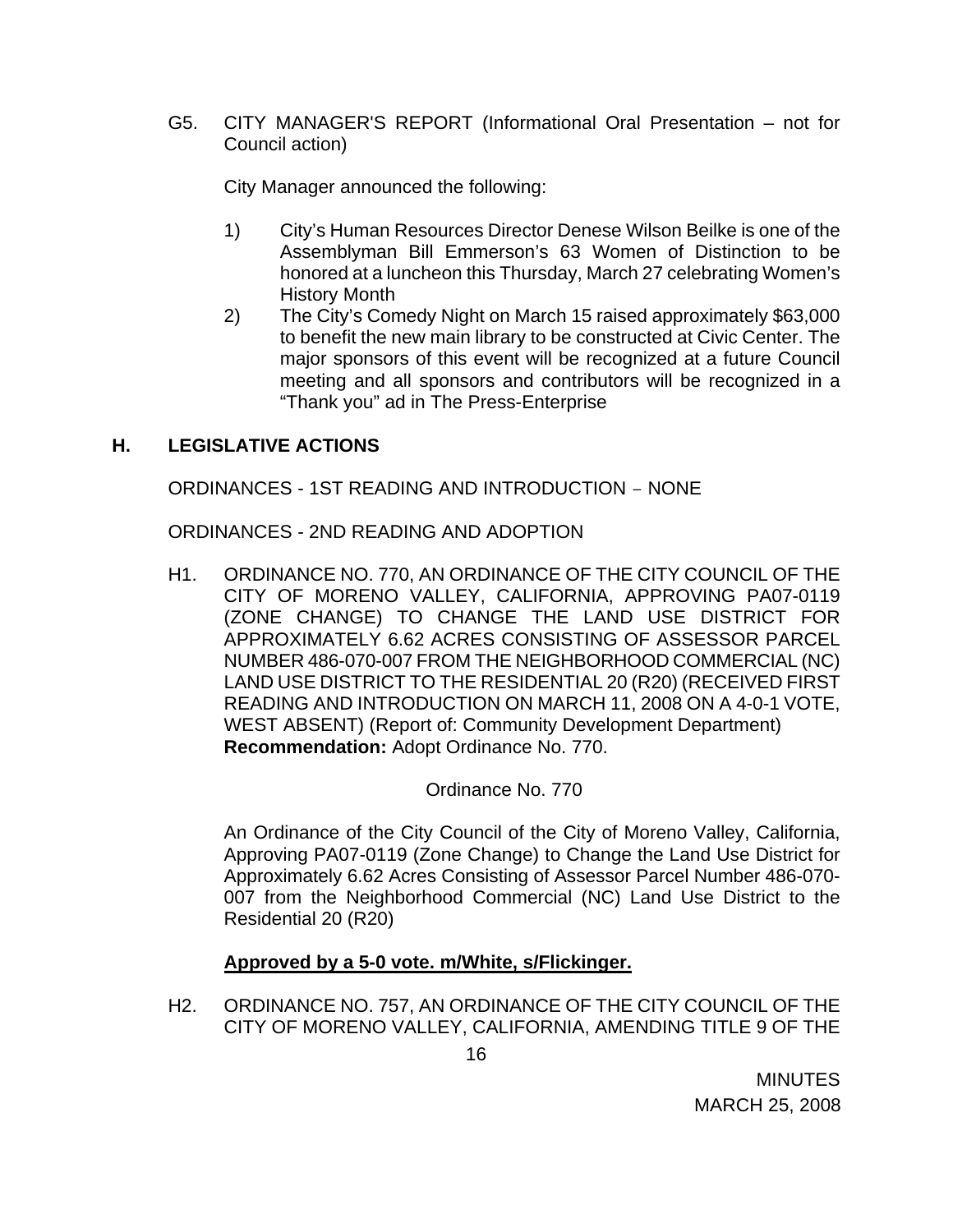CITY OF MORENO VALLEY MUNICIPAL CODE REGARDING RETAIL USE, TOWING, ADMINISTRATIVE REVOCATION OF ADMINISTRATIVE APPROVALS, LANDSCAPING SETBACKS, NEW APPLICATIONS FOLLOWING DENIAL AND MULTIPLE-FAMILY DEVELOPMENT STANDARDS (RECEIVED FIRST READING AND INTRODUCTION ON MARCH 11, 2008 ON A 4-0-1 VOTE, WEST ABSENT) (Report of: Community Development Department)

**Recommendation:** Adopt Ordinance No. 757.

Ordinance No. 757

An Ordinance of the City Council of the City of Moreno Valley, California, Amending Title 9 of the City of Moreno Valley Municipal Code Regarding Retail Use, Towing, Administrative Revocation of Administrative Approvals, Landscaping Setbacks, New Applications Following Denial and Multiple-Family Development Standards

# **Approved by a 5-0 vote. m/White, s/Stewart.**

ORDINANCES - URGENCY ORDINANCES – NONE

RESOLUTIONS – NONE

# **CLOSING COMMENTS AND/OR REPORTS OF THE CITY COUNCIL, COMMUNITY SERVICES DISTRICT, OR COMMUNITY REDEVELOPMENT AGENCY**

# Mayor Pro Tem West

1) Thanked Mr. Clark for the presentation. Stated the Save Our Skyline organization is very cooperative and wants to work with city and county to preserve our beautiful countryside

Council Member Stewart

- 1) The Comedy Night was a very significant event; a lot of fun
- 2) Was approached by board members of the Moreno Valley Community Hospital Foundation Board, his wife and George Price, about the possibility of taking over the fundraising event to benefit the new library
- 3) Referred to an article in the newspaper regarding Caltrans' series of projects. The reporter was seeking input, critical comments regarding Caltrans; referred the reporter to Mayor Pro Tem West, RCTC commissioner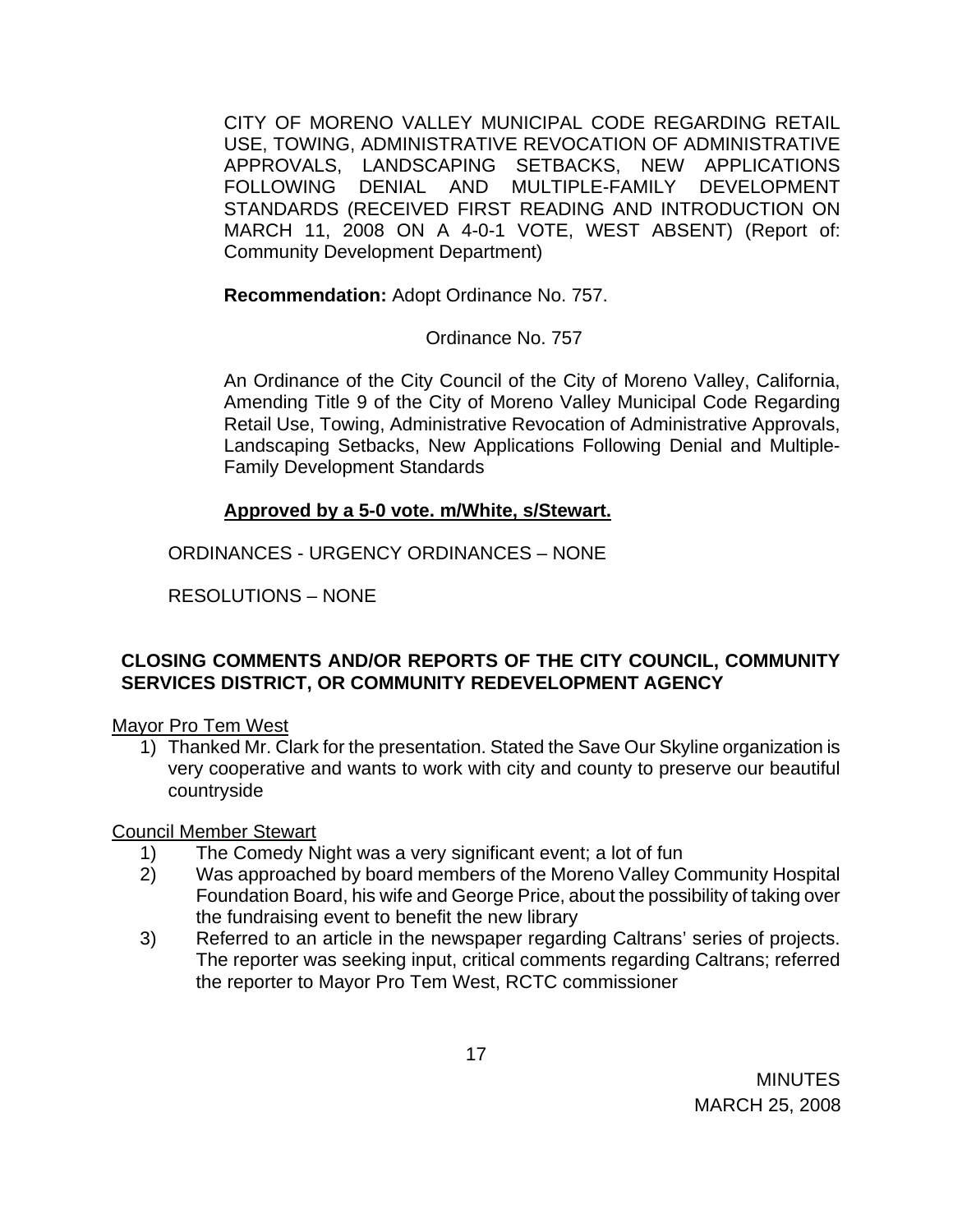- 4) Very concerned about ongoing problems in the 99 Cents store parking lot people selling stuff, robberies and trash; asked to increase the visibility of patrol to control the situation
- 5) Responded to Mr. Mark Alpert's allegations/comments stated that the Council doesn't hold illegal secret meetings, as implied by Mr. Alpert
- 6) Preserving ridgeline is one of his pet peeves/an important issue; thanked Mayor Pro Tem West for his support in this area and congratulated him for being recognized by the organization

# Council Member Flickinger

- 1) Stated that Moreno Valley has a hillside ordinance that prevents building of houses all the way up the side of the hills, but hills outside Moreno Valley jurisdiction pose a challenge. Need to get the County involved to preserve the beauty of the City
- 2) Was contacted about installing a traffic signal on Kitching and Cactus for now, temporary flashing signals have been installed on the stop signs to control traffic; a permanent signal light will be built once the street is improved
- 3) The Sheila Street neighborhood is being improved old car wash was torn down; liquor store has been converted into an interim police facility; problems with apartments are being addressed; sidewalks along the street are scheduled to be built the next fiscal year; funding for the neighborhood park has been approved
- 4) Asked to post warning signs before the intersection of Perris and Iris as there is a deep dip for westbound traffic on Iris
- 5) Asked to adjust the traffic signal on JFK and Kitching to get the traffic moving more smoothly in the morning
- 6) Would like to agendize in the future revising the mobile home park ordinance to prevent running to situations like the one faced tonight; city attorney responded that his office has begun the analysis of the changes
- 7) Encouraged everybody to enjoy the beautiful spring weather in Moreno Valley

# Council Member White

- 1) Referred to the Council Member Stewart's comments regarding 99 cents store shopping center - stated that he is aware of the problem (he visited the shopping center last Saturday) and talked to the management to mitigate it
- 2) Referred to a map featured in The Press-Enterprise that included Riverside County cities and new homes. The map lists the City of Moreno Valley and Rancho Belago. Stated that Rancho Belago is not a separate city, and it should not be listed as a city

Mayor Batey